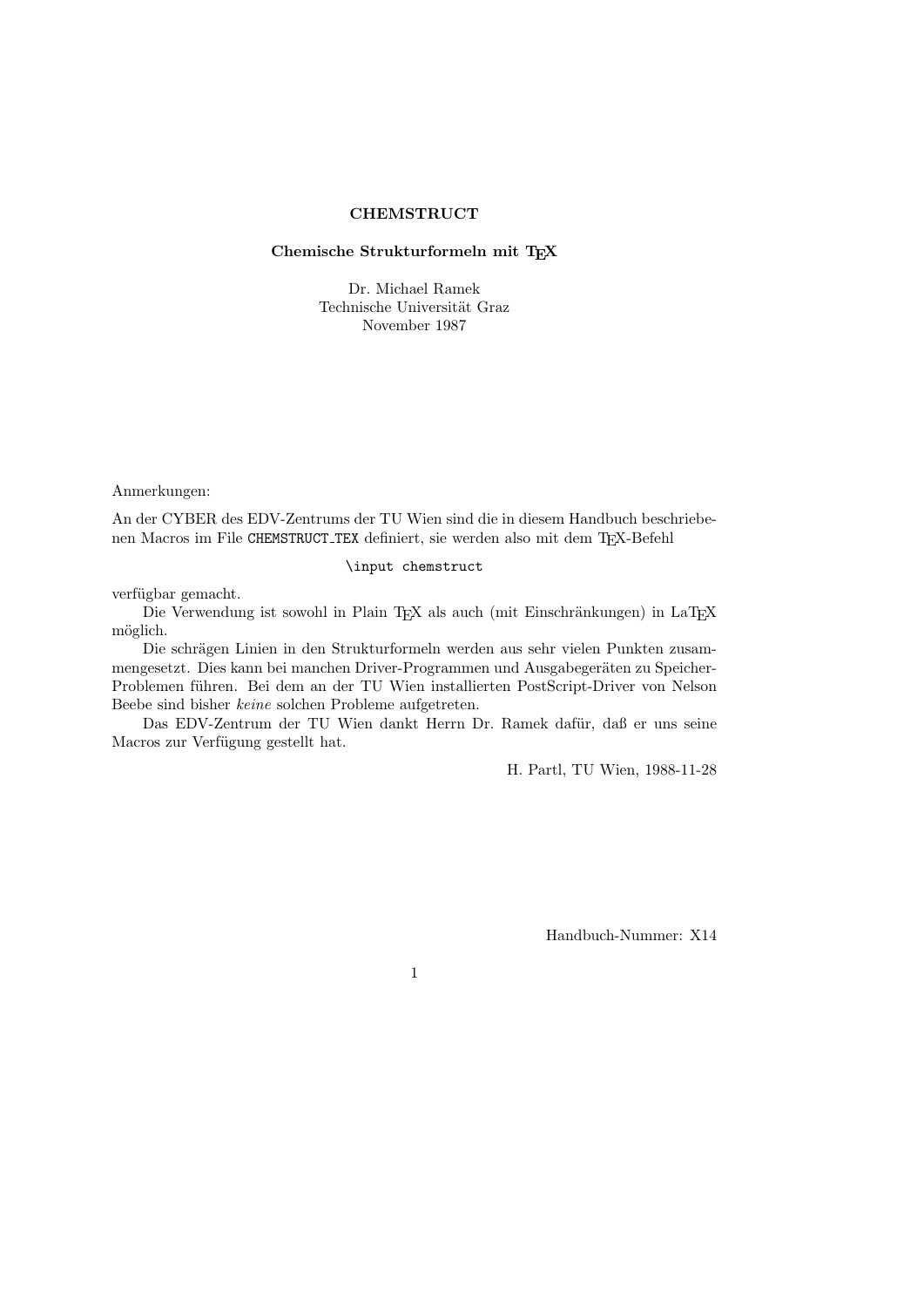#### INTRODUCTION

TEX offers excellent tools for mathematical formulae but lacks corresponding commands for most other fields of science. The purpose of this contribution is to present the macro \structure and a set of secondary macros, which allow an easy (but not unlimited) generation of the structural formulas used in chemistry. Portability should be guaranteed, since these macros are designed to work in the plain TEX environment. No additional font tables are required.

The following sections explain the rules for usage and the limitations of \structure and all its secondary macros. As examples, the instructions used to generate the figures of this paper are listed in an appendix; readers are encouraged to crosscheck this appendix with the figures.

# THE CONNECTION TO PLAIN TEX

\structure will generate a hbox, which can be used either immediately or saved by \newbox\name \setbox\name=\structure{...} for a later \copy\name or \box\name, if the same structural formula is needed more than once.

The baseline of the hbox generated is identical with the baseline of the first atom or bond entry in the argument of \structure, height and depth depend on the subsequent entries. The width of this hbox is adjusted by \structure in processing the argument twice: once, without printing, to determine the amount of backspacing produced by all entries and a second time, after proper kerning, to actually do the print. This two step process combines correct positioning with the possibility to commence the structural formula definition at any atom. For testing purposes, or when starting with the leftmost atom, the first pass can and should be suppressed by issuing the command \nopositioncheck as the first entry in the argument of \structure.

The secondary macros, which actually generate the formulas, are described in the following sections. They should only be used inside the argument of  $\structure$ ; an outside use may cause severe troubles by changing registers, dimensions, and boxes. Additional macros are used by the secondary macros; the names of these further macros contain one uppercase vowel somewhere in the middle to avoid inference with other user defined macros.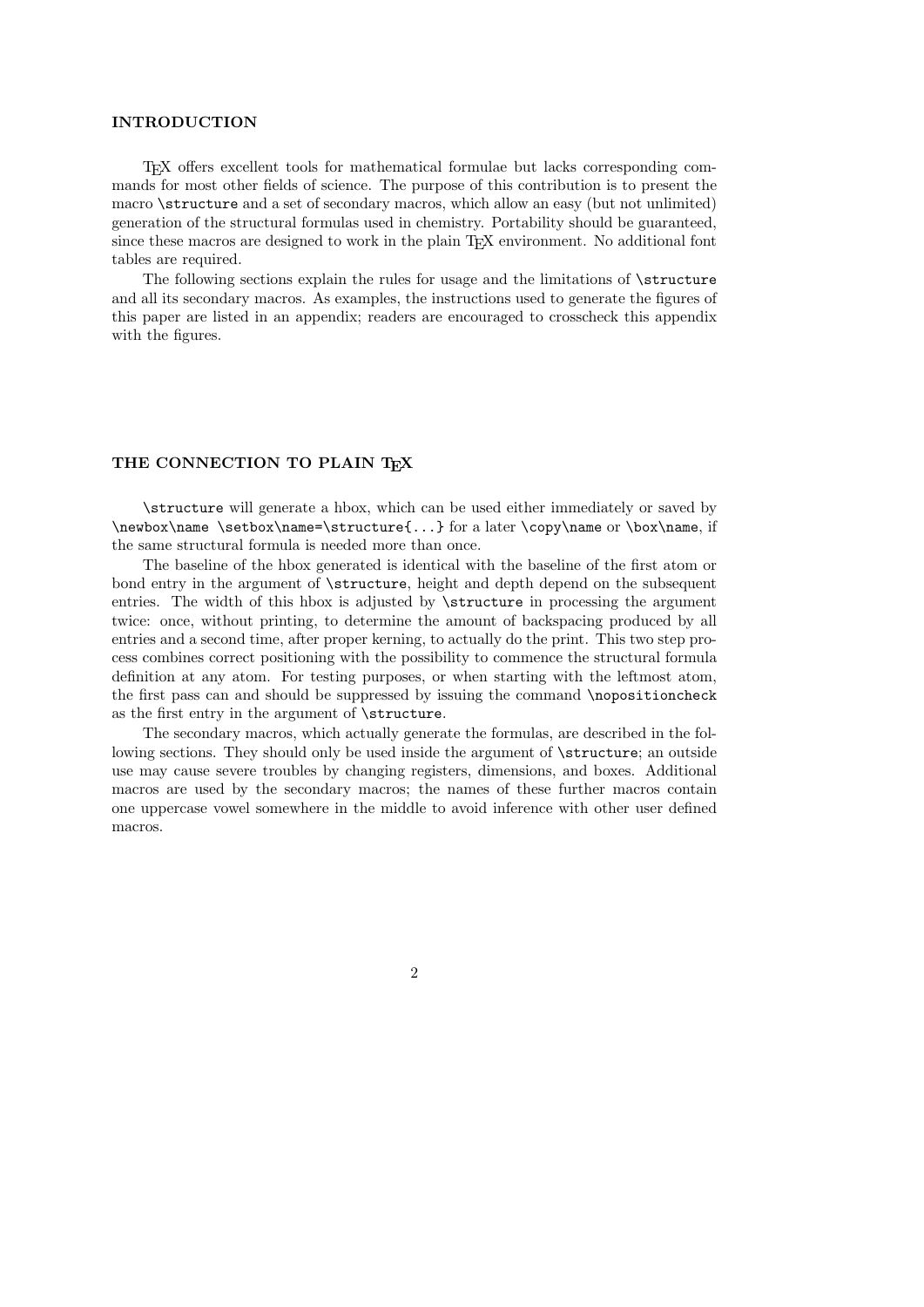## ATOMS AND BONDS

Atoms are depicted in structural formulas by their chemical symbol. It is easy to generate all possible symbols with TEX's font tables at hand, quite contrary to their proper positioning. Latter is achieved by the \atom macro with the chemical symbol as the argument. "Invisible" atoms, i. e. empty boxes with correct height, depth, and width for a given chemical symbol, can be generated by the \phantatom macro with that symbol as the argument.

Chemical bonding is symbolized in structural formulas by lines connecting the atoms. These lines also bear additional information: electronic properties (single, double, or triple bonding), nuclear geometry (esp. linear vs. non-linear), and steric arrangement (in plane, above or below the plane). The bond macros available in \structure are named according to a system which combines all these informations in a simple way: the direction of the bond (given in "geographic" terms: n, nne, ne, ene, e, ese, se, sse, s, ssw, sw, wsw, w, wnw, nw, nnw) is followed either by single, double, triple, or phantom (i. e. invisible) for in-plane bonds or, for out-of-plane bonds, by below, above, or evoba (i. e. a bond from above-plane down to in-plane). Directions for in-plane and out-of-plane bonds are not compatible: \nnwsingle, \nnwdouble, \nnwtriple, and \nnwphantom have one common direction; \nnwabove, \nnwevoba, and \nnwbelow have another common direction, which is slightly different from that of the \nnwsingle-group. Not all combinations of direction and bond type are defined; fig. 1 shows all available visible bonds with their direction codes. Bond macros have no argument.

For correct positioning, the last entry of **\structure** is expected to be either **\atom** or \phantatom. (The first entry may be an atom or a bond.)



Fig. 1: All available in-plane and out-of-plane bonds.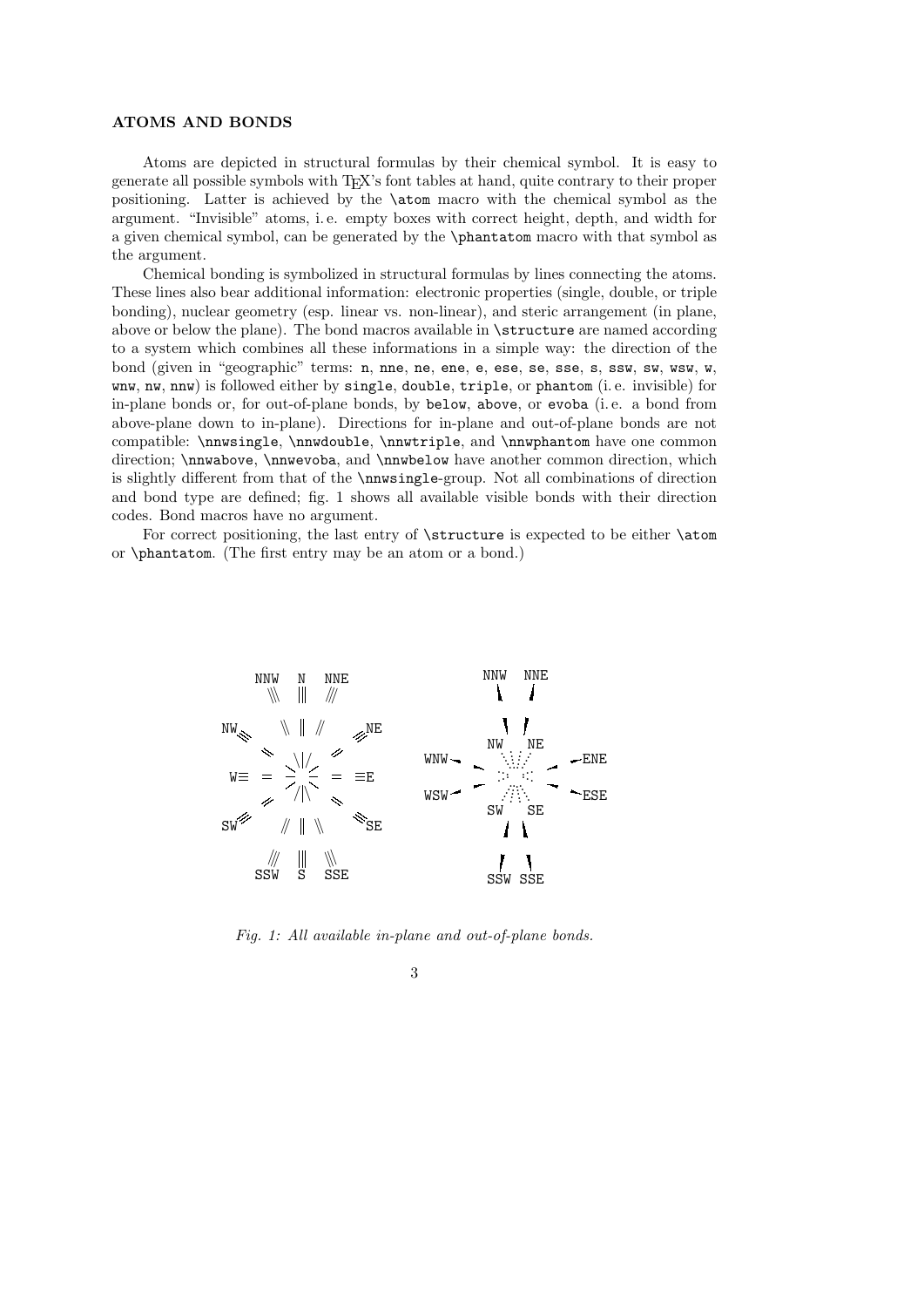#### RINGS

The in-plane bonds allow a variety of ring shapes; fig. 2 shows a sample collection. Rings built up by identical atoms will close as perfect as the ones in fig. 2 do: the  $(n+1)$ th atom in a n-membered ring is printed exactly at the same position as the first atom. For rings built up by different atoms, however, chances are high for a mismatch due to different widths of the atom symbols. In such cases it is adviseable to begin a ring with an **\atom** and to end it with a \phantatom.



Fig. 2: Three- to tenmembered carbon rings.

Aromatic rings can be specified by generating four outmost ring atoms by \wmostaromatatom, \nmostaromatatom, \smostaromatatom, and \emostaromatatom instead of simply \atom. The order of these four atoms is arbitrary; they can not be made invisible though.

Unusually long single bonds, connecting atoms across a ring, can be generated by using the macros \firstbicycloatom and \secondbicycloatom instead of \atom. Again, these atoms are always visible. As the names indicate, the \firstbicycloatom must be definied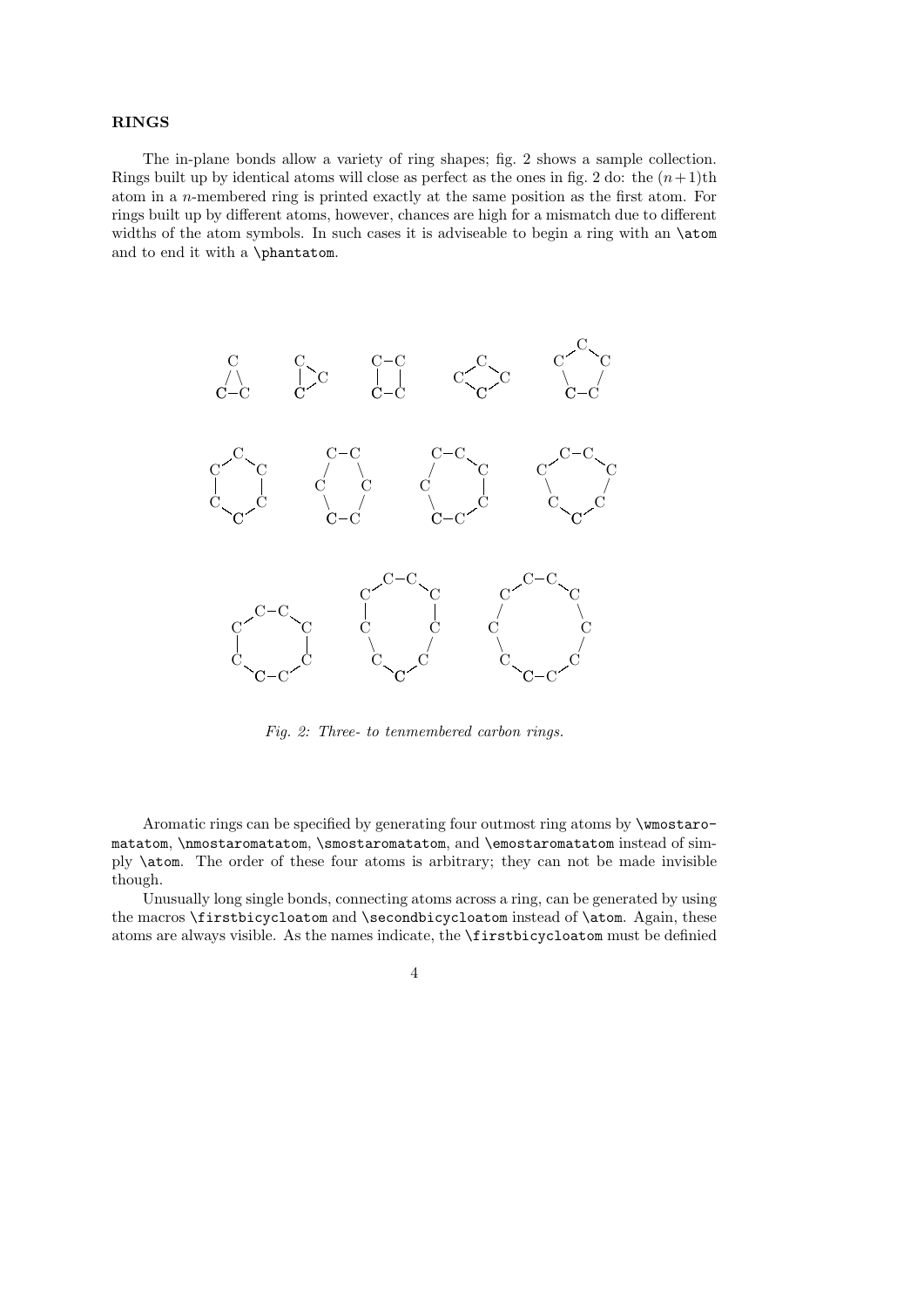before the \secondbicycloatom. Nesting of such long bond definitions is impossible: a second or third bond across a ring can not be specified before completion of the previous one.

Both of these groups of macros (aromatic rings and bicyclo bonds) use the same internal registers, so they can only be used one after the other. Chemists will not regret the impossibility to define a ring as both, aromatic and bicyclic. They will, however, appreciate a facility to nest bridging bonds for the generation of tricyclic or polycyclic rings; the instructions used to generate fig. 3, which displays an aromatic, a bicyclic, a tricyclic, and a tetracyclic ring, show how to handle such problems.

Bicyclo bonds and the ellipses marking aromatic rings have more in common than just internal registers: they can never be predefined in a font table but have to be generated anew whenever needed by a long sequence of tiny little rule boxes. Only this method of generation makes them flexible enough to handle all possible situations (fig. 3 and 4 show how different aromatic rings may look). There is, however, a problem caused by this method of generation: it needs a large portion of T<sub>E</sub>X's memory. Pages full of aromatic rings or bicyclo bonds may require memory enlargement. (This manuscript was prepared with the standard main memory size of 58000.)



Fig. 3: Four different benzene structures.

Due to their generation by a series of rule boxes, bicyclo bonds need considerably more computer time than ordinary bonds do. Whenever possible, bridging in bicyclic rings should therefore be specified by normal bonds, as it was done in fig. 4. Bicyclo bonds can also be used to close mismatching rings (as the one shown in fig. 5 with mixed in-plane and out-of-plane bonds having slightly different lengths).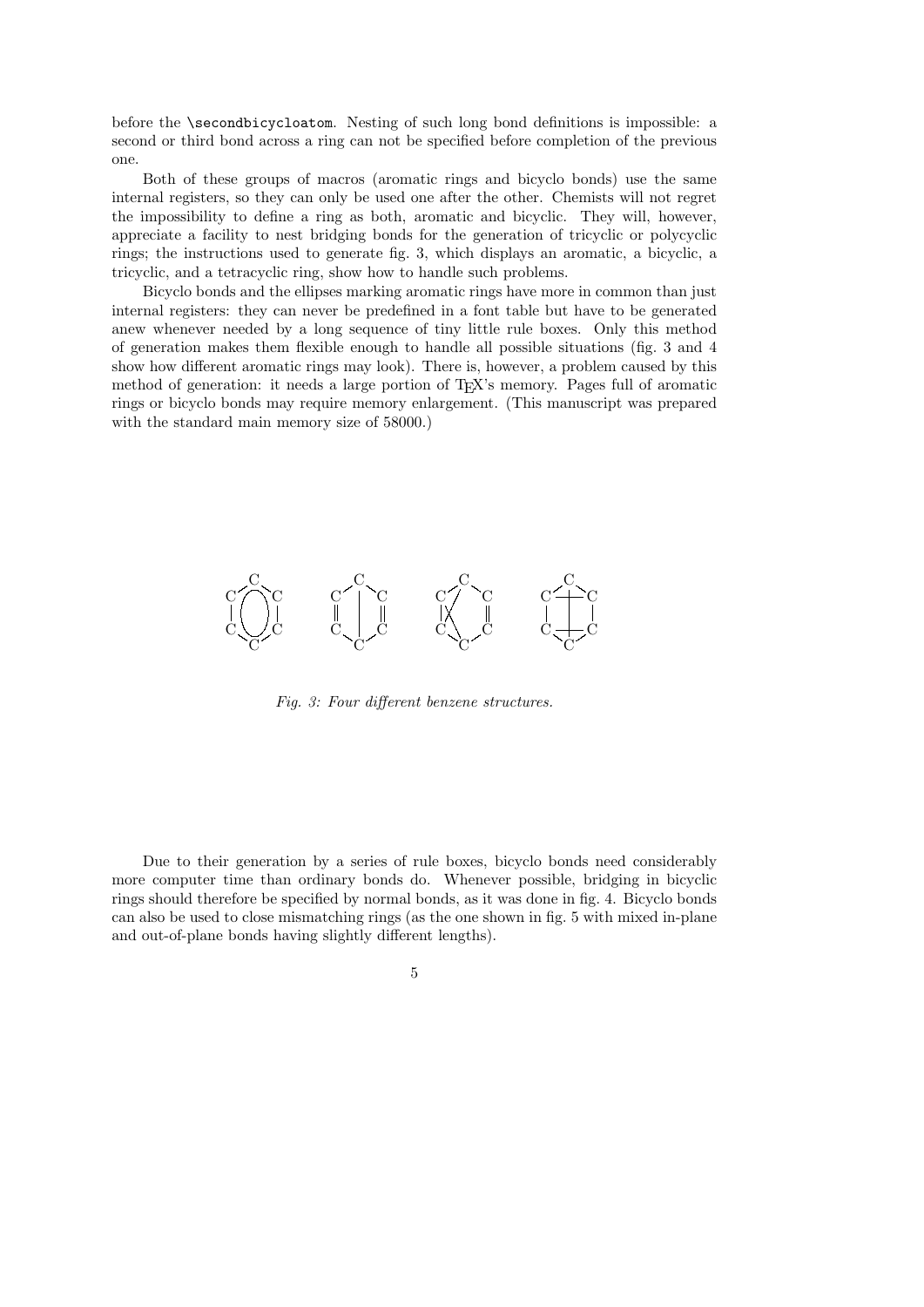#### SIDE CHAINS

Side chains are generated by the \side macro. (In this context, a "side chain" is anything attached to the main chain by some type of bond.) The \side macro argument is the sequence of bonds and atoms, which define the side chain. This sequence must begin with a bond and must end with an **\atom** or **\phantatom.** 

\side has to be called immediately after the atom, to which the side chain is bound. The definition of the main chain will be completely suspended while  $\succeq$  is processed, which is especially important for the definition of aromatic rings or bicyclo bonds: partially specified aromatic rings or bicyclo bonds will be saved when \side is entered and restored when **\side** is left, thus **\side** does not affect incomplete specifications of aromatic rings or bicyclo bonds at all. Furthermore, \side is able to generate aromatic rings or bicyclo bonds of its own, as long as all necessary specifications are part of its argument (fig. 6 was generated in this way).

Side chains often have side chains themselves. Therefore \side may be called from inside \side, the maximum nesting of side chains being 20: \side may be called from an outer \side, which in turn may be called from an outer \side, which in turn may be called from an outer \side, which in turn may be called from an outer \side, which in turn may be called from an outer \side, which in turn may be called from an outer \side, which in turn may be called from an outer \side, which in turn may be called from an outer \side, which in turn may be called from an outer \side, which in turn may be called from an outer \side, which in turn may be called from an outer \side, which in turn may be called from an outer \side, which in turn may be called from an outer \side, which in turn may be called from an outer \side, which in turn may be called from an outer \side, which in turn may be called from an outer \side, which in turn may be called from an outer \side, which in turn may be called from an outer \side, which in turn may be called from an outer \side, which in turn may be called from an outer \side. (Nesting side chains to that extent might need an enlargement of TEX's input stack size; this manuscript was prepared with the standard input stack size of 200.)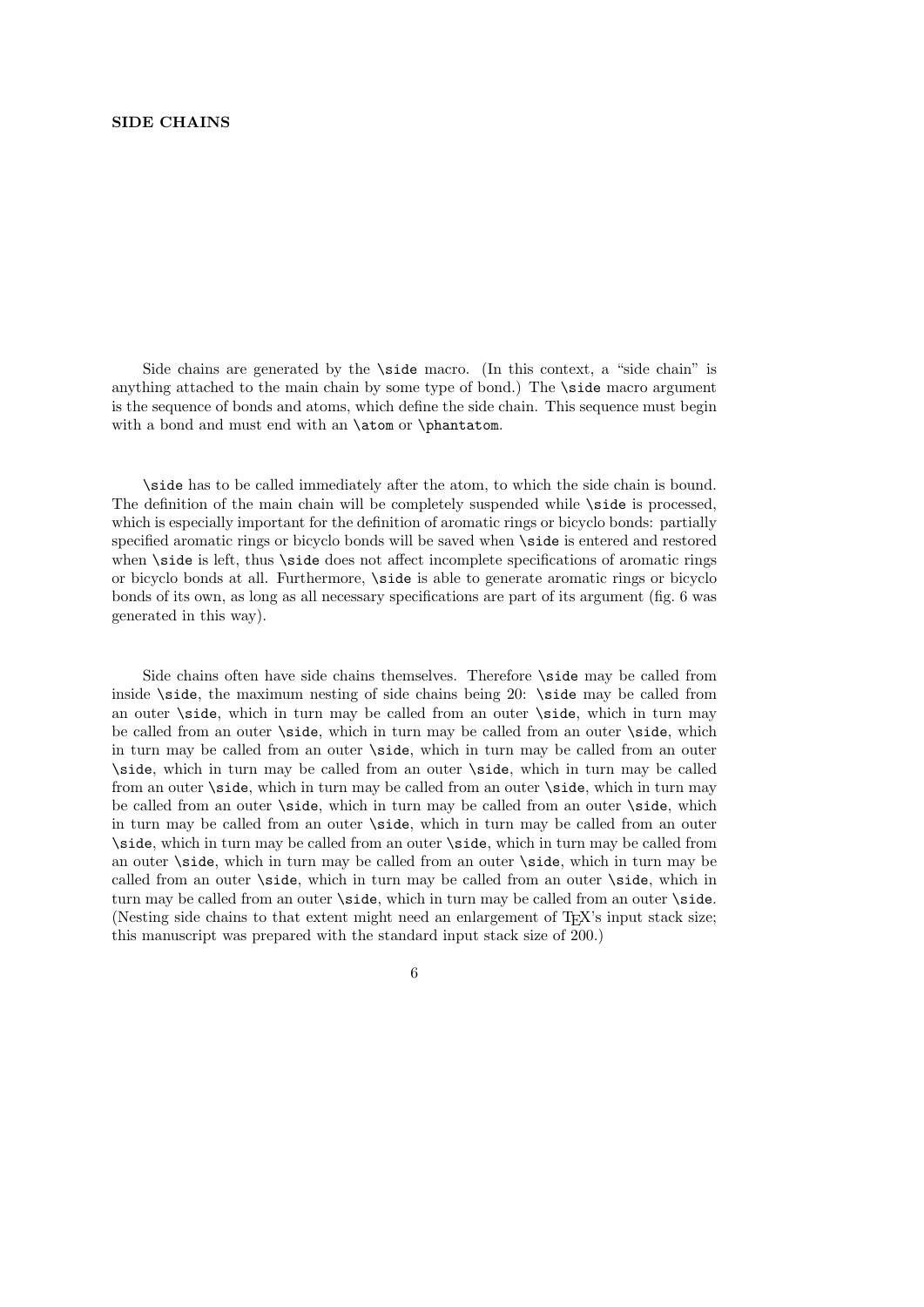

Fig. 6: 3,4'-Ditolylsulfide

# LARGER STRUCTURES

Structural formulas of considerable complexity can be generated with the macros discussed so far. Fig. 7–10 show a number of examples. These examples have also been included to point out the following details: \sseabove goes with \sebelow in fig. 6 and with  $\sigma$  in fig. 7 (as does  $\Omega$  with  $\neq$  and  $\Omega$  etc.);



Fig. 7: Diborane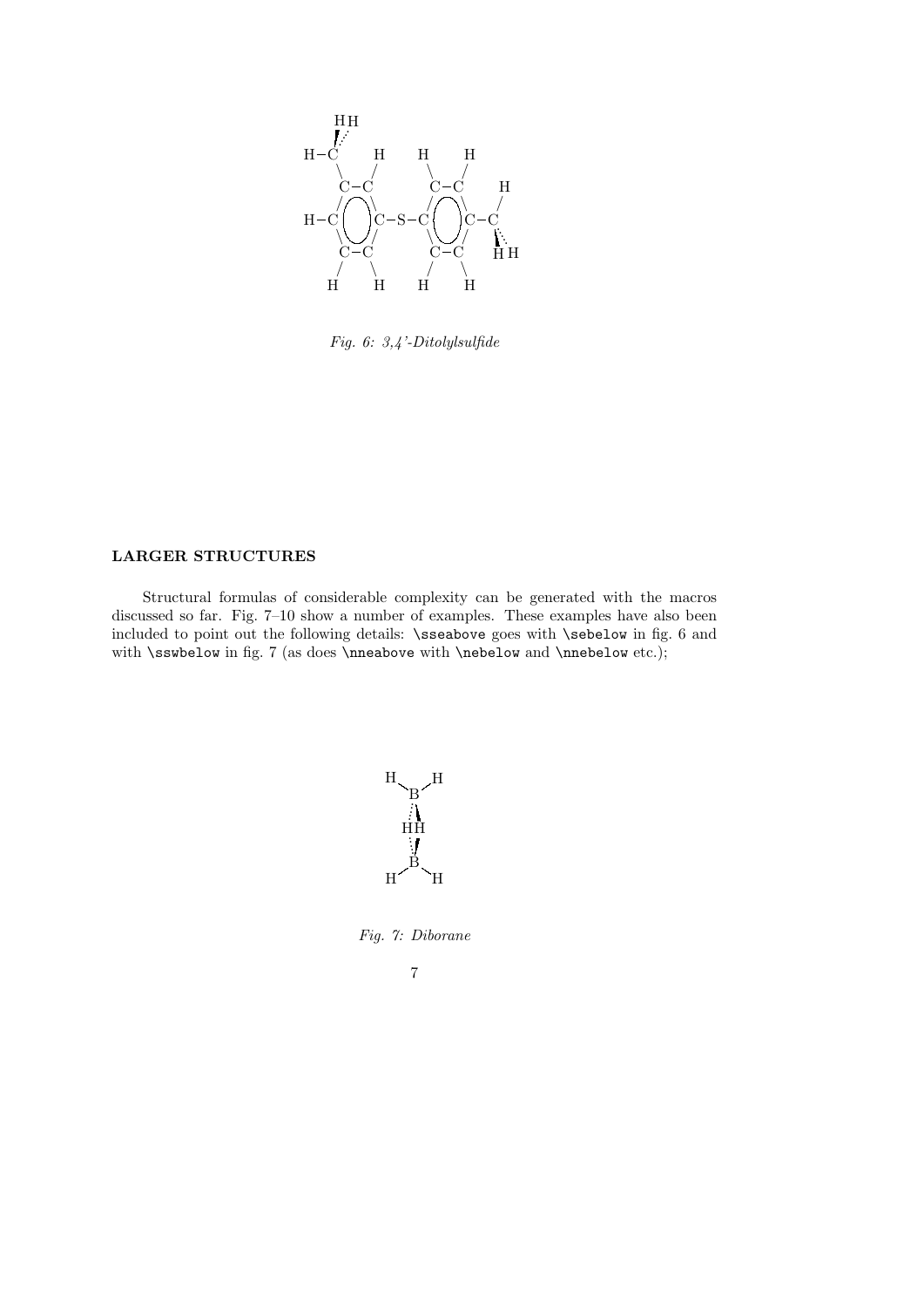

Fig. 8: Tri-µ-carbonyl-bis(tricarbonyliron)

bonds below the plane may also be used to symbolize weak bonds (fig. 9); an active character ( $\tilde{\ }$ ) can be used to compensate additional superscripts or subscripts (fig. 9);



Fig. 9: A lithium cation surrounded by two hydration spheres

the choice of baseline, eventually with the help of invisible atoms and bonds, may be essential when structural formulas are combined with text or other symbols (fig. 10).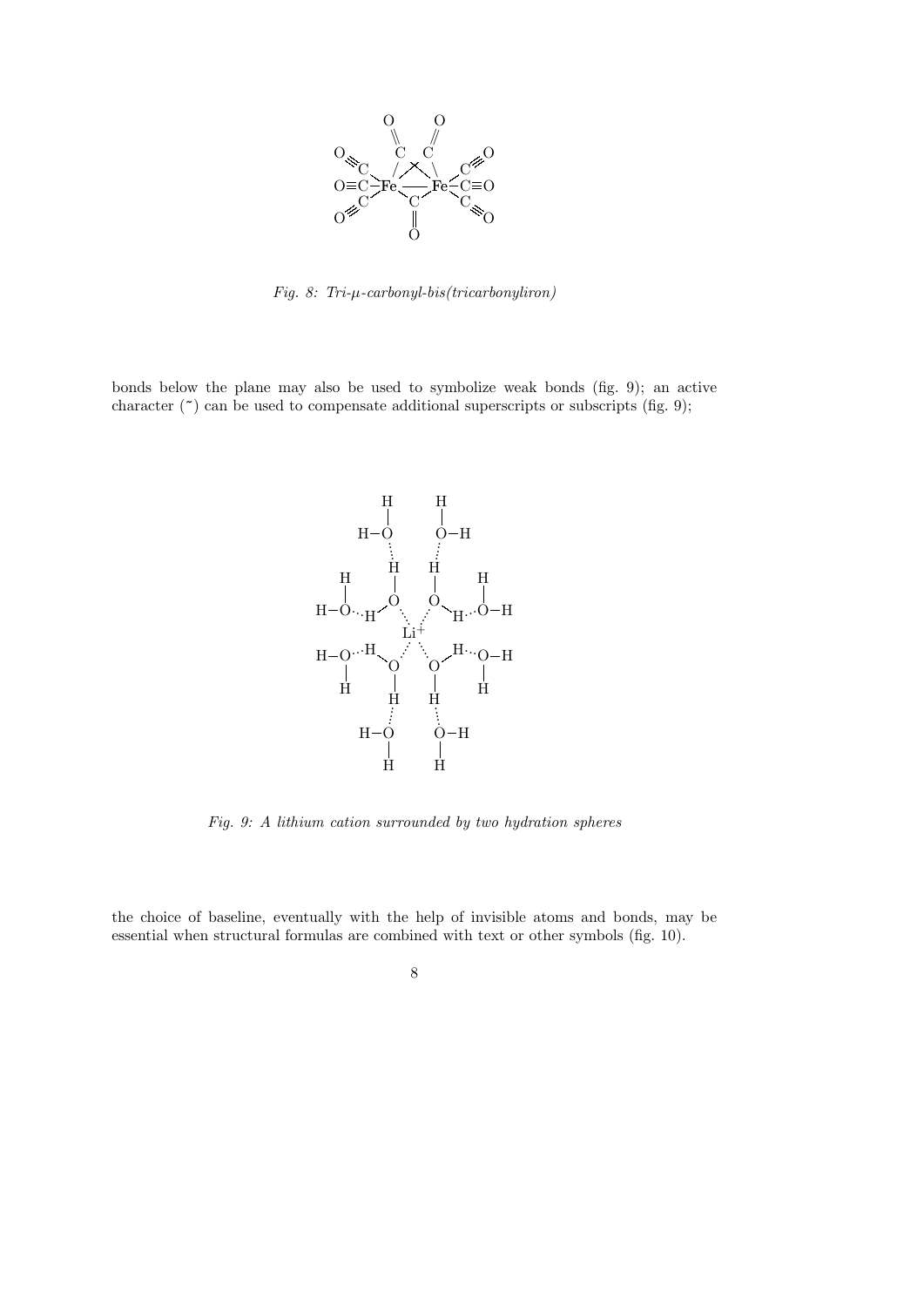![](_page_8_Figure_0.jpeg)

Fig. 10: Two conformeres of neutral glycine in equilibrium

For even larger structures like the ones shown in fig. 11 and 12 the four macros  $\varphi$ . \epin, \spin, and \npin may be of interest: these macros generate side chains, which are attached to the main chain without an explicitly drawn bond. Fig. 11 also illustrates the multiple use of substructures saved in boxes.

![](_page_8_Figure_3.jpeg)

Fig. 11: Isotactic and syndiotactic polypropylene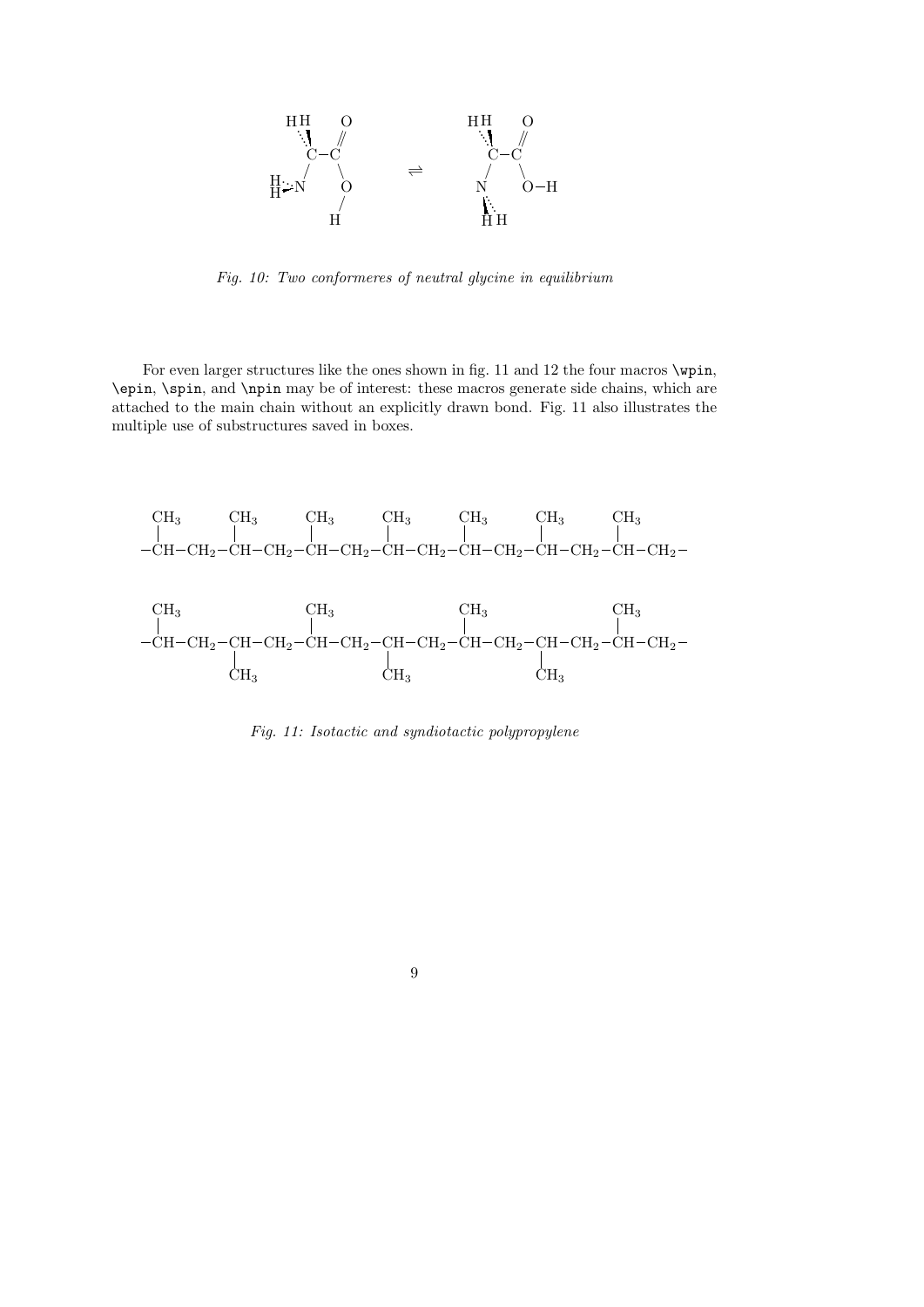![](_page_9_Figure_0.jpeg)

Fig. 12: 1-Palmitoyl-2-oleoyl-3-sn-glycerophosphocholin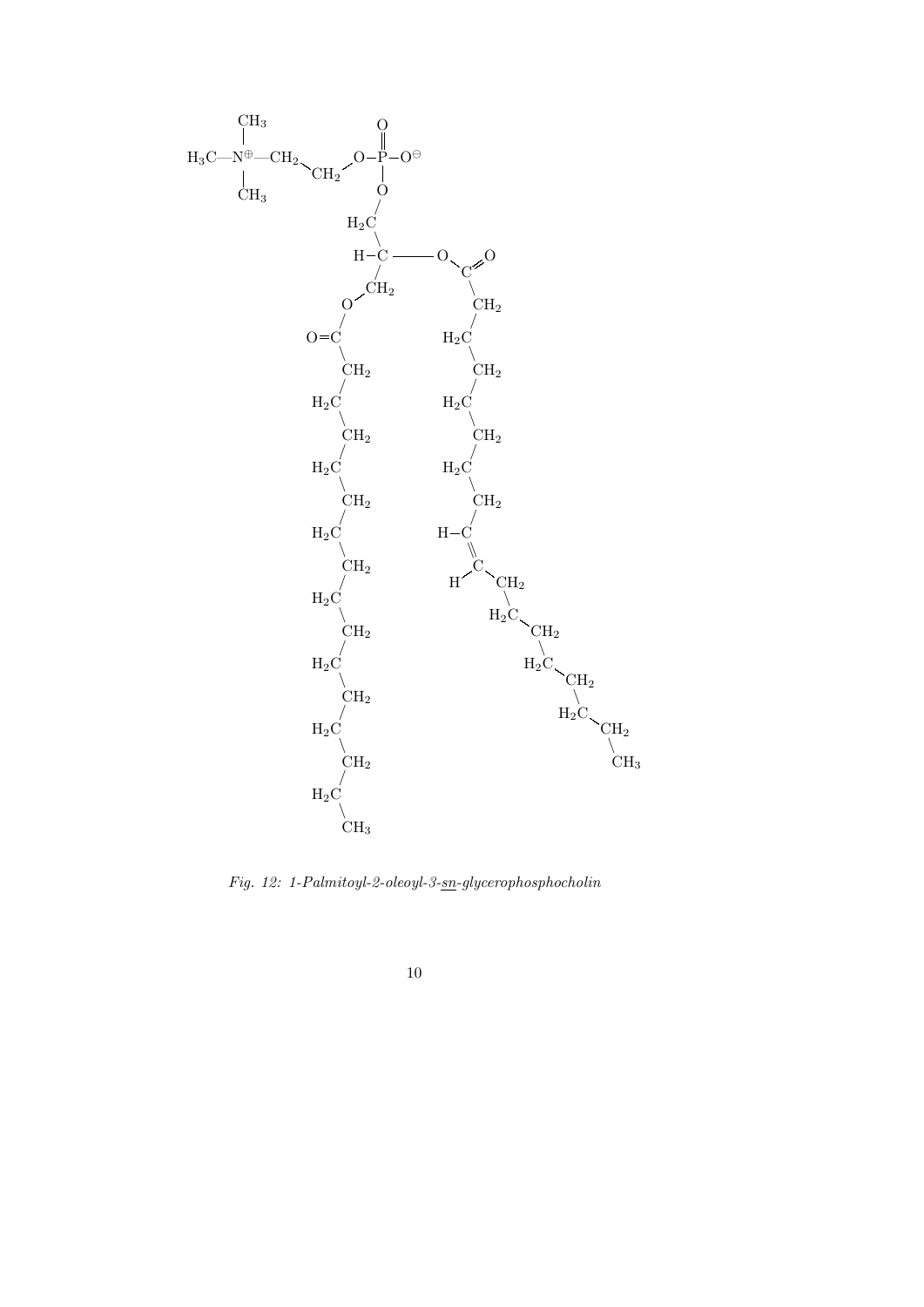# APPENDIX

Here the instructions used to generate the figures in this paper are given.

## Fig. 1:

```
%SUBJECT: File CHEMF1.TEX
\vbox{
\centerline{
\structure{\phantatom{C}
% The \phantatom just processed defines the central empty spot, from
% which all the bonds spray out; each one of the following \side{...}
% commands will generate one direction. The rules for \side are explained
% later in this paper.
\side{\wsingle\phantatom{C}\wdouble\phantatom{C}\wtriple\atom{\tt W}}
\side{\esingle\phantatom{C}\edouble\phantatom{C}\etriple\atom{\tt E}}
\side{\ssingle\phantatom{C}\sdouble\phantatom{C}\striple\atom{\tt S}}
\side{\nsingle\phantatom{C}\ndouble\phantatom{C}\ntriple\atom{\tt N}}
\side{\swsingle\phantatom{C}\swdouble\phantatom{C}\swtriple\atom{\tt SW}}
\side{\sesingle\phantatom{C}\sedouble\phantatom{C}\setriple\atom{\tt SE}}
\side{\nesingle\phantatom{C}\nedouble\phantatom{C}\netriple\atom{\tt NE}}
\side{\nwsingle\phantatom{C}\nwdouble\phantatom{C}\nwtriple\atom{\tt NW}}
\side{\nnwsingle\phantatom{C}\nnwdouble\phantatom{C}\nnwtriple
\atom{\tt NNW}}
\side{\nnesingle\phantatom{C}\nnedouble\phantatom{C}\nnetriple
\atom{\tt NNE}}
\side{\ssesingle\phantatom{C}\ssedouble\phantatom{C}\ssetriple
\atom{\tt SSE}}
\side{\sswsingle\phantatom{C}\sswdouble\phantatom{C}\sswtriple
\atom{\tt SSW}}
}
\hskip 1truecm
\structure{\phantatom{C}
\side{\wnwbelow\phantatom{C}\wnwabove\phantatom{C}\wnwevoba
\atom{\tt WNW}}
\side{\enebelow\phantatom{C}\eneabove\phantatom{C}\eneevoba
\atom{\tt ENE}}
\side{\wswbelow\phantatom{C}\wswabove\phantatom{C}\wswevoba
\atom{\tt WSW}}
\side{\esebelow\phantatom{C}\eseabove\phantatom{C}\eseevoba
\atom{\tt ESE}}
\side{\swbelow\atom{\tt SW}}
\side{\sebelow\atom{\tt SE}}
\side{\nebelow\atom{\tt NE}}
\side{\nwbelow\atom{\tt NW}}
```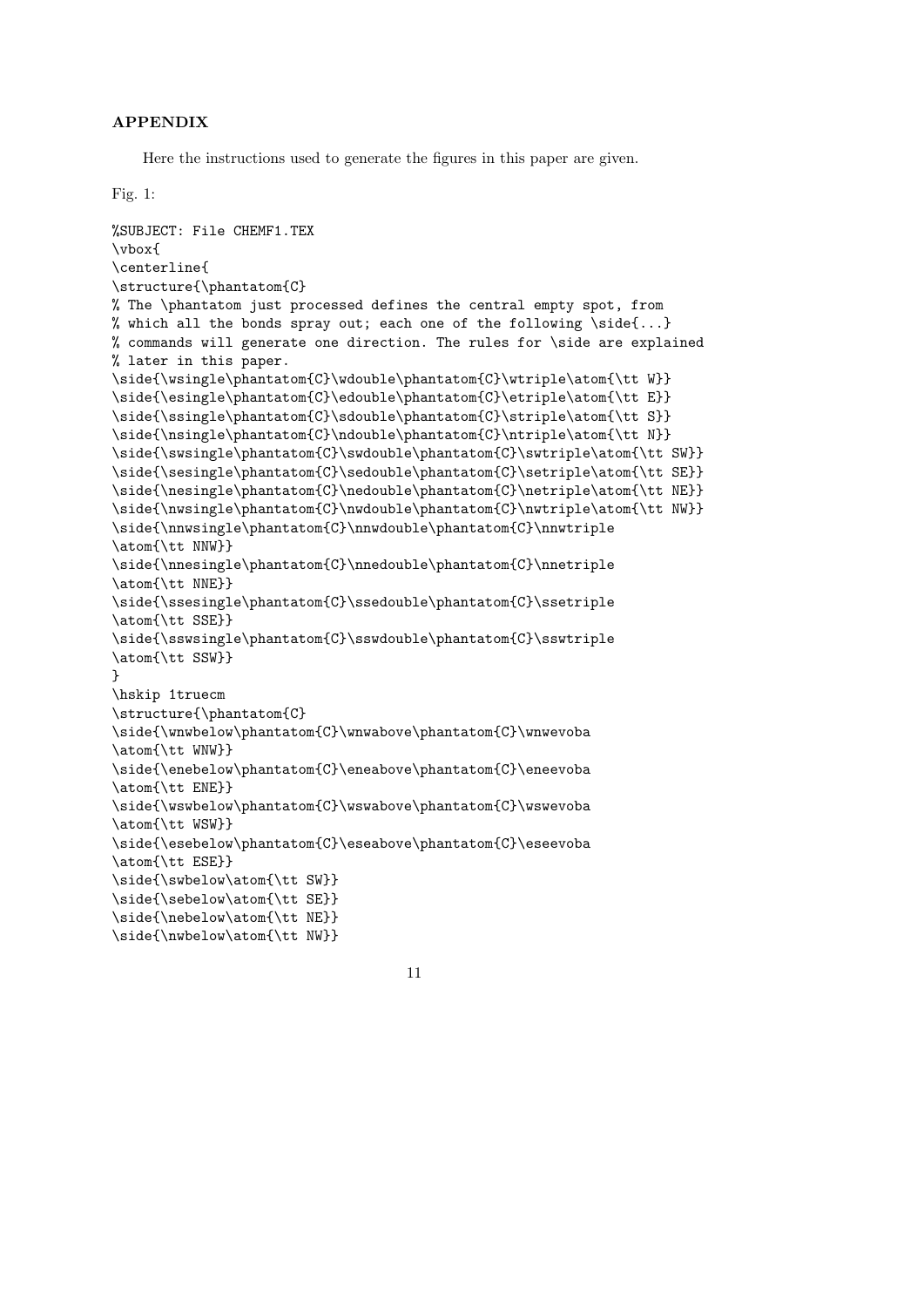```
\side{\nnwbelow\phantatom{C}\nnwabove\phantatom{C}\nnwevoba
\atom{\tt NNW}}
\side{\nnebelow\phantatom{C}\nneabove\phantatom{C}\nneevoba
\atom{\tt NNE}}
\side{\ssebelow\phantatom{C}\sseabove\phantatom{C}\sseevoba
\atom{\tt SSE}}
\side{\sswbelow\phantatom{C}\sswabove\phantatom{C}\sswevoba
\atom{\tt SSW}}
}
}
\vskip 1truecm
\centerline{\it Fig.~1: All available in-plane and out-of-plane bonds.}
}
Fig. 2:
%SUBJECT: File CHEMF2.TEX
\vbox{
\centerline{
\structure{\nopositioncheck\atom{C}\esingle\atom{C}\nnwsingle
\atom{C}\sswsingle\atom{C}}
\hskip 1truecm
\structure{\nopositioncheck\atom{C}\nsingle\atom{C}\sesingle\atom{C}
\swsingle\atom{C}}
\hskip 1truecm
\structure{\nopositioncheck\atom{C}\nsingle\atom{C}\esingle\atom{C}
\ssingle\atom{C}\wsingle\atom{C}}
\hskip 1truecm
\structure{\atom{C}\nwsingle\atom{C}\nesingle\atom{C}\sesingle
\atom{C}\swsingle\atom{C}}
\hskip 1truecm
\structure{\atom{C}\nnwsingle\atom{C}\nesingle\atom{C}\sesingle
\atom{C}\sswsingle\atom{C}\wsingle\atom{C}}
}
\vskip 1truecm
\centerline{
\structure{\atom{C}\nwsingle\atom{C}\nsingle\atom{C}\nesingle\atom{C}
\sesingle\atom{C}\ssingle\atom{C}\swsingle\atom{C}}
\hskip 1truecm
\structure{\atom{C}\nnwsingle\atom{C}\nnesingle\atom{C}\esingle
\atom{C}\ssesingle\atom{C}\sswsingle\atom{C}\wsingle\atom{C}}
\hskip 1truecm
\structure{\atom{C}\nnwsingle\atom{C}\nnesingle\atom{C}\esingle
\atom{C}\sesingle\atom{C}\ssingle\atom{C}\swsingle\atom{C}\wsingle
```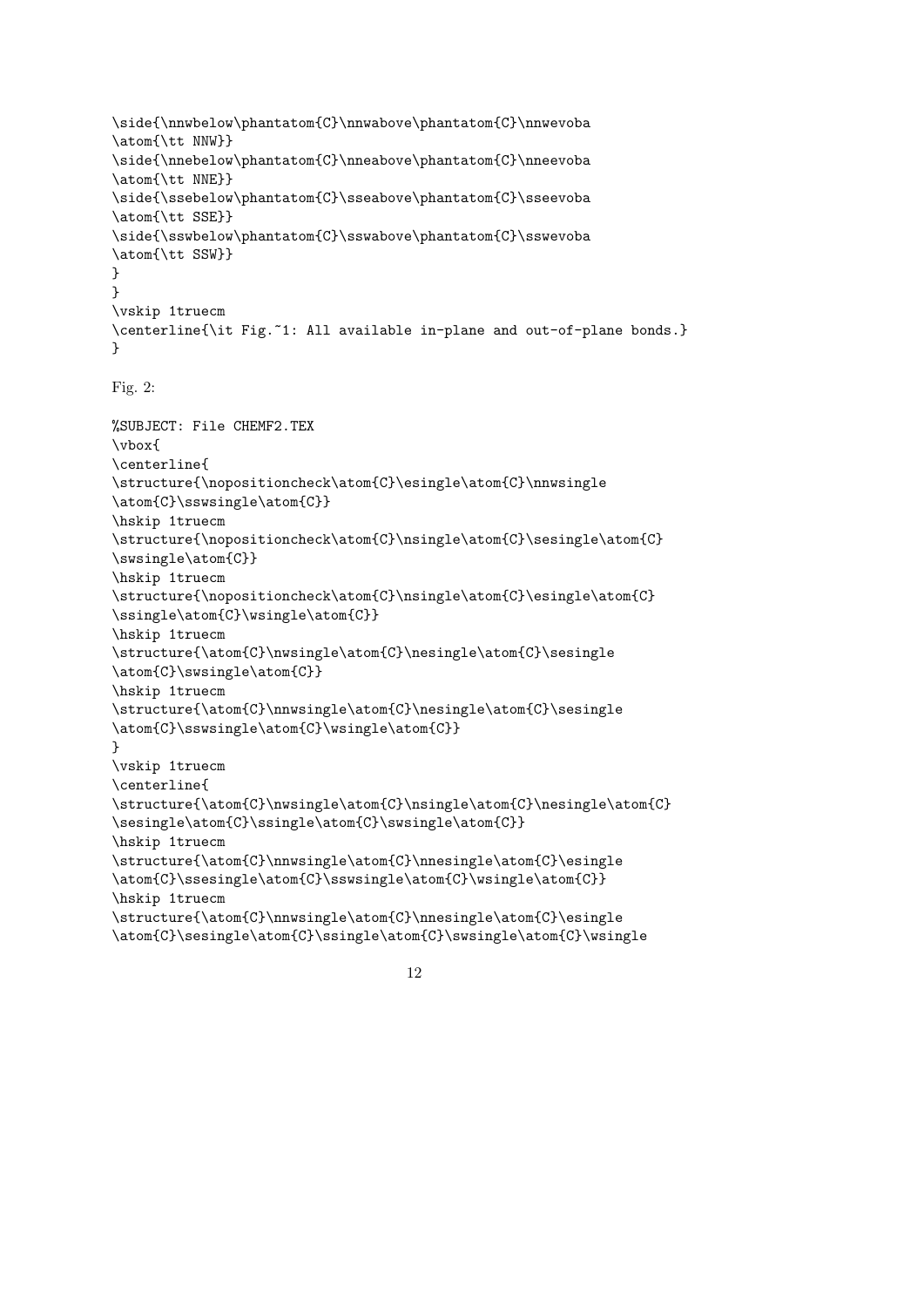```
\atom{C}}
\hskip 1truecm
\structure{\atom{C}\nwsingle\atom{C}\nnwsingle\atom{C}\nesingle
\atom{C}\esingle\atom{C}\sesingle\atom{C}\sswsingle\atom{C}\swsingle
\atom{C}}
}
\vskip 1truecm
\centerline{
\structure{\atom{C}\nwsingle\atom{C}\nsingle\atom{C}\nesingle\atom{C}
\esingle\atom{C}\sesingle\atom{C}\ssingle\atom{C}\swsingle\atom{C}
\wsingle\atom{C}}
\hskip 1truecm
\structure{\atom{C}\nwsingle\atom{C}\nnwsingle\atom{C}\nsingle
\atom{C}\nesingle\atom{C}\esingle\atom{C}\sesingle\atom{C}\ssingle
\atom{C}\sswsingle\atom{C}\swsingle\atom{C}}
\hskip 1truecm
\structure{\atom{C}\nwsingle\atom{C}\nnwsingle\atom{C}\nnesingle
\atom{C}\nesingle\atom{C}\esingle\atom{C}\sesingle\atom{C}\ssesingle
\atom{C}\sswsingle\atom{C}\swsingle\atom{C}\wsingle\atom{C}}
}
\vskip 1truecm
\centerline{\it Fig.~2: Three- to tenmembered carbon rings.}
}
Fig. 3:
%SUBJECT: File CHEMF3.TEX
\vbox{
\centerline{
\structure{\nopositioncheck\wmostaromatatom{C}\nsingle\atom{C}
\nesingle\nmostaromatatom{C}\sesingle\emostaromatatom{C}\ssingle
\atom{C}\swsingle\smostaromatatom{C}\nwsingle\phantatom{C}}
\hskip 1truecm
\structure{\nopositioncheck\atom{C}\ndouble\atom{C}\nesingle
\firstbicycloatom{C}\sesingle\atom{C}\sdouble\atom{C}\swsingle
\secondbicycloatom{C}\nwsingle\phantatom{C}}
\hskip 1truecm
\structure{\nopositioncheck\firstbicycloatom{C}\nsingle
\phantatom{C}\nesingle\secondbicycloatom{C}\swphantom
\firstbicycloatom{C}\nephantom\phantatom{C}\sesingle\atom{C}\sdouble
\atom{C}\swsingle\secondbicycloatom{C}\nwsingle\phantatom{C}}
\hskip 1truecm
\structure{\nopositioncheck\firstbicycloatom{C}\sesingle
\phantatom{C}\nephantom\secondbicycloatom{C}\swsingle
```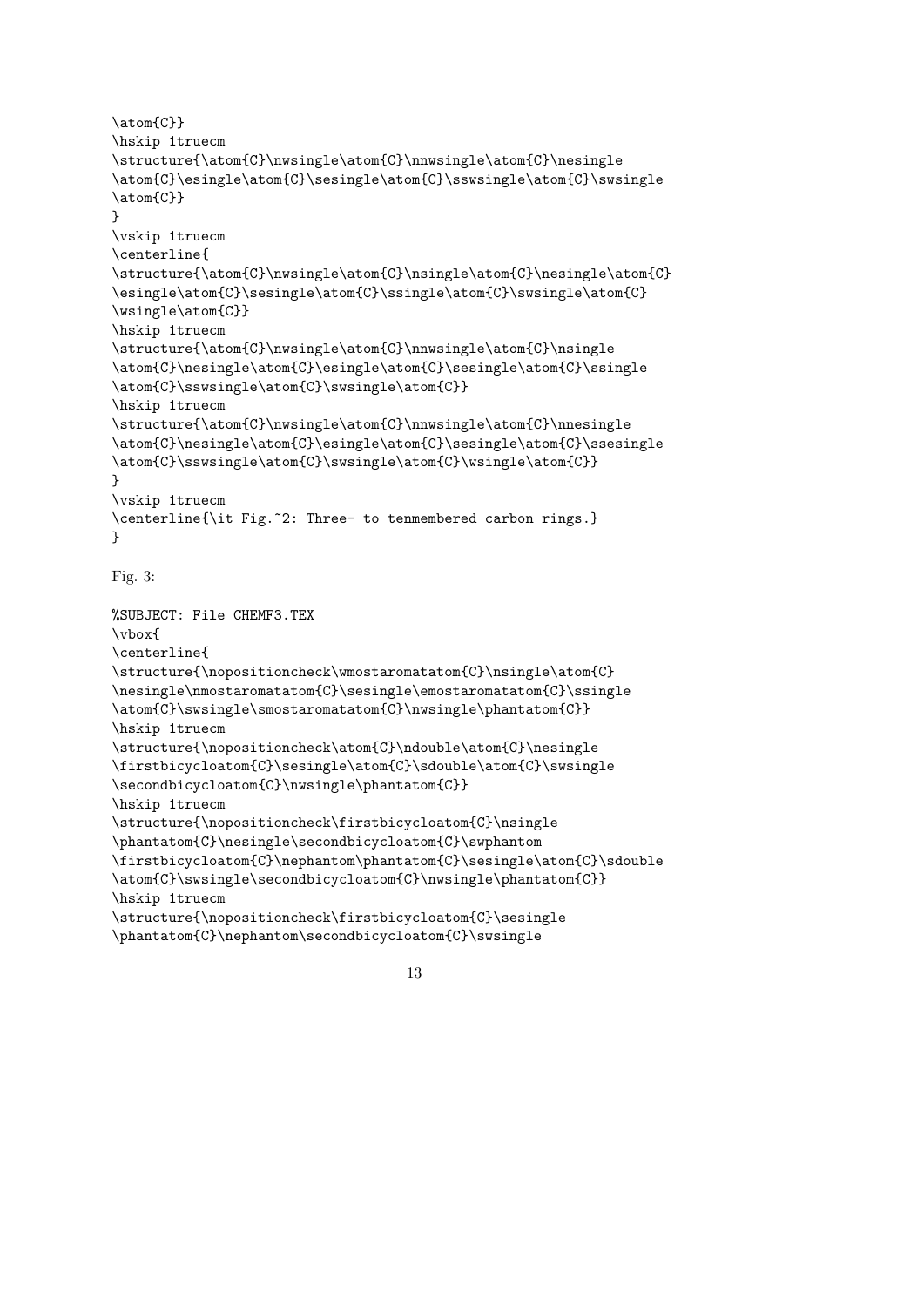```
\firstbicycloatom{C}\nephantom\phantatom{C}\nsingle\phantatom{C}
\nwsingle\secondbicycloatom{C}\sephantom\firstbicycloatom{C}
\nwphantom\phantatom{C}\swsingle\secondbicycloatom{C}\ssingle
\phantatom{C}}
}
\vskip 1truecm
\centerline{\it Fig.~3: Four different benzene structures.}
}
Fig. 4 & 5:
%SUBJECT: File CHEMF45.TEX
\hbox{\vbox{
\hbox to 0.5\hsize{\hss
\structure{\emostaromatatom{C}\swsingle\smostaromatatom{C}\wsingle
\atom{C}\nnwsingle\wmostaromatatom{C}\nnesingle\nmostaromatatom{C}
\esingle\atom{C}\sesingle\wmostaromatatom{C}\nesingle
\nmostaromatatom{C}\ssesingle\emostaromatatom{C}\sswsingle
\smostaromatatom{C}\nwsingle\phantatom{C}\nsingle\phantatom{C}}
\hss}
\vskip 1truecm
\hbox to 0.5\hsize{\hss\it Fig.~4: The azulene ring system.\hss}
}\vbox{
\hbox to 0.5\hsize{\hss
\structure{\firstbicycloatom{C}\nnwsingle\atom{C}\eneabove\atom{C}
\eseevoba\atom{C}\sswsingle\secondbicycloatom{C}}
\hss}
\vskip 1truecm
\hbox to 0.5\hsize{\hss\it Fig.~5: The envelope form of cyclopentane.\hss}
}}
Fig. 6:
```

```
%SUBJECT: File CHEMF6.TEX
\vbox{
\centerline{
\structure{\nopositioncheck\atom{H}\esingle\wmostaromatatom{C}
\nnesingle\nmostaromatatom{C}
\side{\nnwsingle\atom{C}\side{\nneabove\atom{H}}
\side{\nebelow\atom{H}}\wsingle\atom{H}}
\esingle\atom{C}\side{\nnesingle\atom{H}}\ssesingle\emostaromatatom{C}
\side{\esingle\atom{S}\esingle\wmostaromatatom{C}\nnesingle\atom{C}
\side{\nnwsingle\atom{H}}\esingle\nmostaromatatom{C}\side{\nnesingle
\atom{H}}\ssesingle\emostaromatatom{C}\side{\esingle\atom{C}
\side{\sseabove\atom{H}}\side{\sebelow\atom{H}}\nnesingle\atom{H}}
```

```
14
```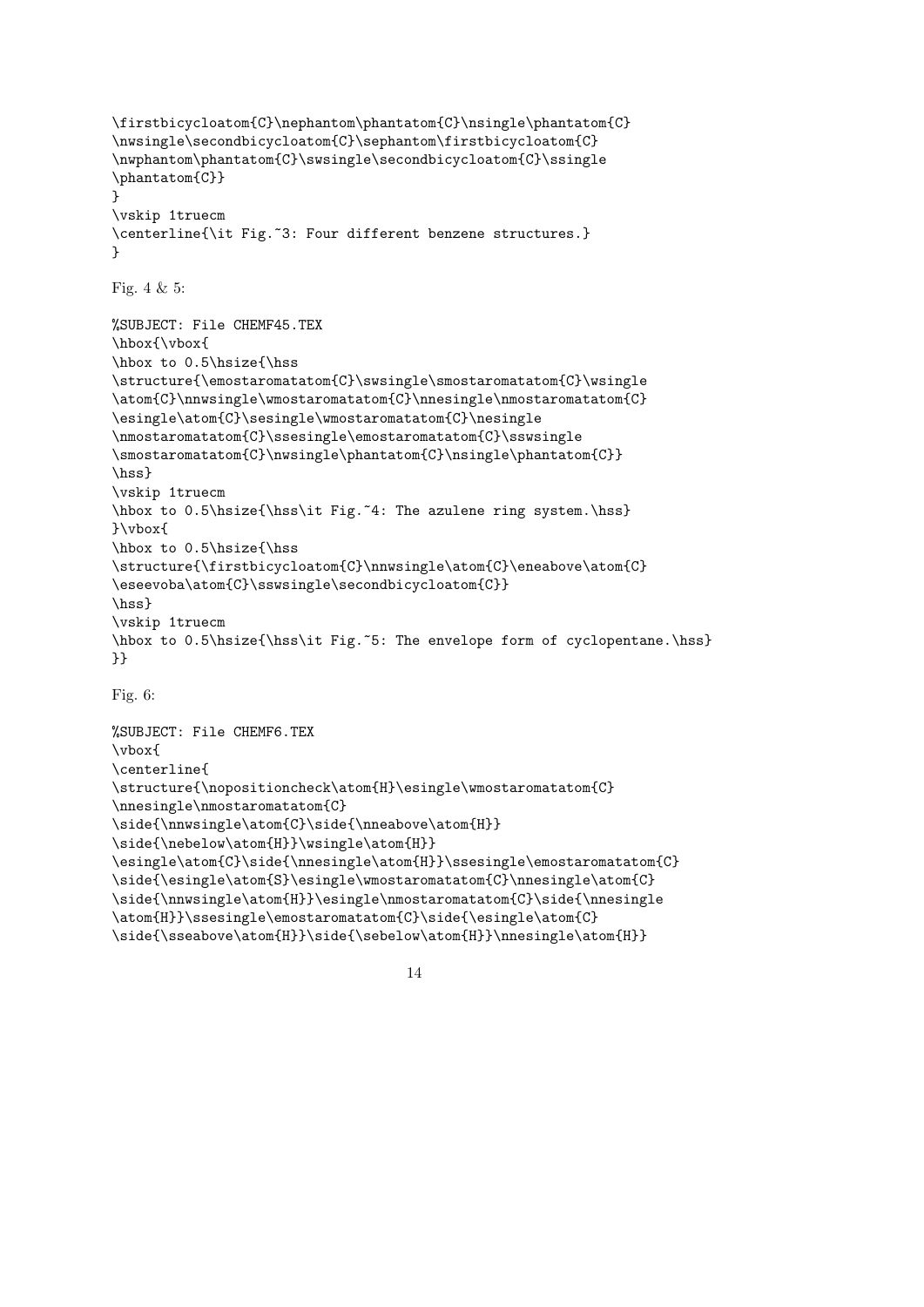```
\sswsingle\smostaromatatom{C}\side{\ssesingle\atom{H}}\wsingle
\atom{C}\side{\sswsingle\atom{H}}\nnwsingle\phantatom{C}}
\sswsingle\atom{C}\side{\ssesingle\atom{H}}\wsingle
\smostaromatatom{C}\side{\sswsingle\atom{H}}\nnwsingle\phantatom{C}}
}
\vskip 1truecm
\centerline{\it Fig.~6: 3,4'-Ditolylsulfide}
}
Fig. 7:
%SUBJECT: File CHEMF7.TEX
\vbox{
\centerline{
\structure{\nopositioncheck\atom{H}\sesingle
\atom{B}\side{\nesingle\atom{H}}
\sseabove\atom{H}\sswevoba\atom{B}
\side{\nnwbelow\atom{H}\nnebelow\phantatom{B}}
\side{\swsingle\atom{H}}\sesingle\atom{H}}
}
\vskip 1truecm
\centerline{\it Fig.~7: Diborane}
}
Fig. 8:
%SUBJECT: File CHEMF8.TEX
\vbox{
\centerline{\structure{\nopositioncheck
\atom{O}\etriple\atom{C}\esingle\firstbicycloatom{Fe}
\side{\nwsingle\atom{C}\nwtriple\atom{O}}
\side{\swsingle\atom{C}\swtriple\atom{O}}
\sesingle\atom{C}\side{\sdouble\atom{O}}\nesingle\phantatom{Fe}
\side{\esingle\atom{C}\etriple\atom{O}}
\side{\sesingle\atom{C}\setriple\atom{O}}
\side{\nesingle\atom{C}\netriple\atom{O}}
\nnwsingle\secondbicycloatom{C}\side{\nnedouble\atom{O}}
\ssephantom\firstbicycloatom{Fe}\swphantom\phantatom{C}\nwphantom
\phantatom{Fe}\nnesingle\secondbicycloatom{C}\side{\nnwdouble\atom{0}}
\sswphantom\firstbicycloatom{Fe}\sephantom\phantatom{C}\nephantom
\secondbicycloatom{Fe}}}
\vskip 1truecm
\centerline{\it Fig.~8: Tri-$\mu$-carbonyl-bis(tricarbonyliron)}
}
```

```
15
```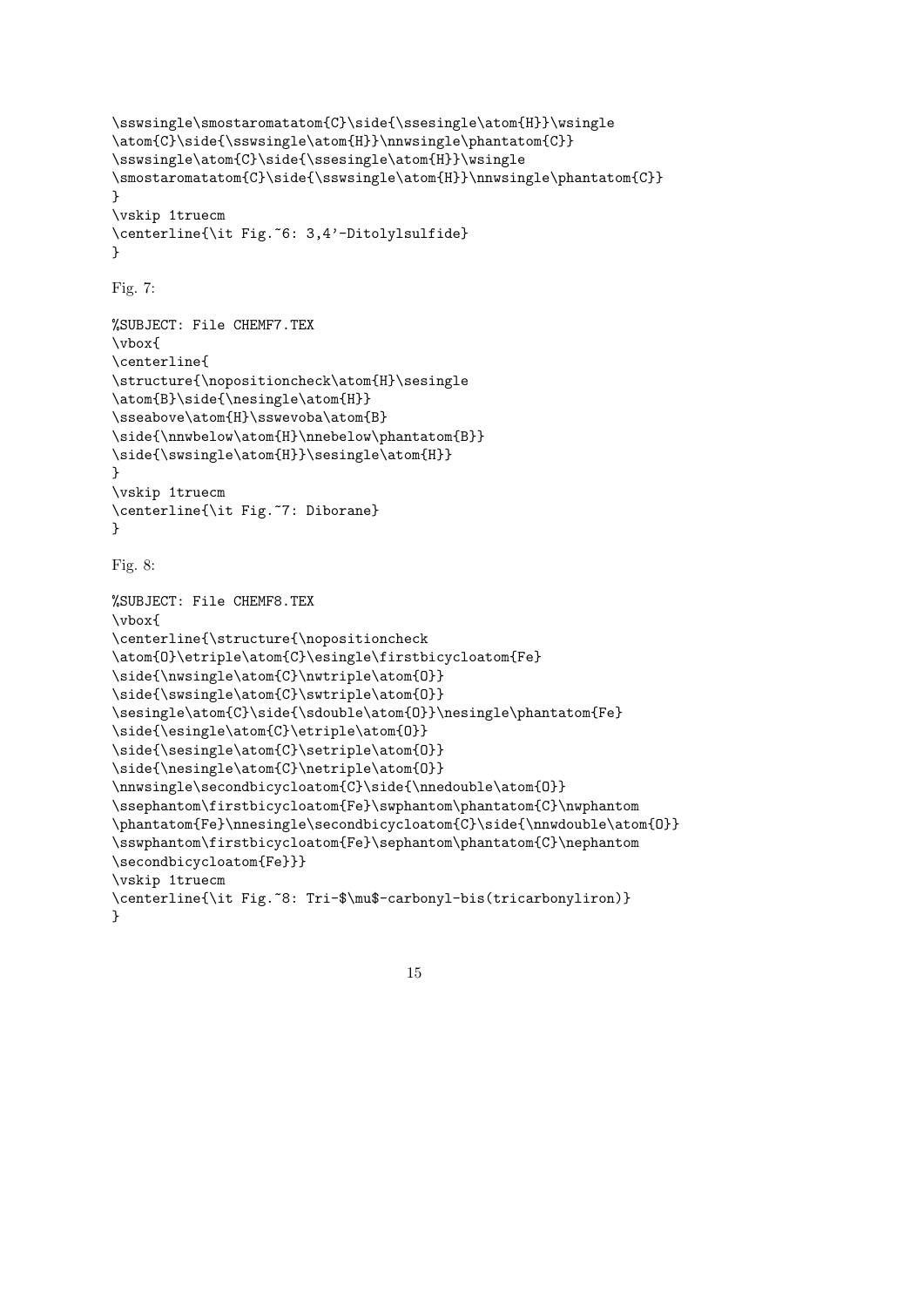```
Fig. 9:
```

```
%SUBJECT: File CHEMF9.TEX
\vbox{
\centerline{
\structure{\atom{~~Li$^+$}
\side{\nwbelow\atom{0}
\side{\nsingle\atom{H}\nnwbelow\atom{O}\side{\wsingle\atom{H}}
\nsingle\atom{H}}\swsingle\atom{H}\wnwbelow\atom{O}
\side{\wsingle\atom{H}}\nsingle\atom{H}}
\side{\nebelow\atom{O}
\side{\nsingle\atom{H}\nnebelow\atom{O}\side{\esingle\atom{H}}
\nsingle\atom{H}}\sesingle\atom{H}\enebelow\atom{O}
\side{\esingle\atom{H}}\nsingle\atom{H}}
\side{\swbelow\atom{O}
\side{\ssingle\atom{H}\sswbelow\atom{O}\side{\wsingle\atom{H}}
\ssingle\atom{H}}\nwsingle\atom{H}\wswbelow\atom{O}
\side{\wsingle\atom{H}}\ssingle\atom{H}}
\side{\sebelow\atom{O}
\side{\ssingle\atom{H}\ssebelow\atom{0}\side{\esingle\atom{H}}
\ssingle\atom{H}}\nesingle\atom{H}\esebelow\atom{O}
\side{\esingle\atom{H}}\ssingle\atom{H}}}
}
\vskip 1truecm
\centerline
{\it Fig.~9: A lithium cation surrounded by two hydration spheres}
}
Fig. 10:
%SUBJECT: File CHEMF10.TEX
\vbox{
\centerline{
\structure{\nopositioncheck\phantatom{H}\sephantom\atom{N}
\side{\wswabove\atom{H}}\side{\wnwbelow\atom{H}}\nnesingle\atom{C}
\side{\nnwabove\atom{H}}\side{\nwbelow\atom{H}}\esingle\atom{C}
\side{\nnedouble\atom{0}}\ssesingle\atom{0}\sswsingle\atom{H}}
\hskip 1cm{$\rightleftharpoons$}\hskip 1cm
\structure{\phantatom{H}\swphantom\atom{N}\side{\sseabove\atom{H}}
\side{\sebelow\atom{H}}\nnesingle\atom{C}\side{\nnwabove\atom{H}}
\side{\nwbelow\atom{H}}\esingle\atom{C}\side{\nnedouble\atom{0}}
\ssesingle\atom{O}\esingle\atom{H}}
}
\vskip 1truecm
\centerline{\it
```
16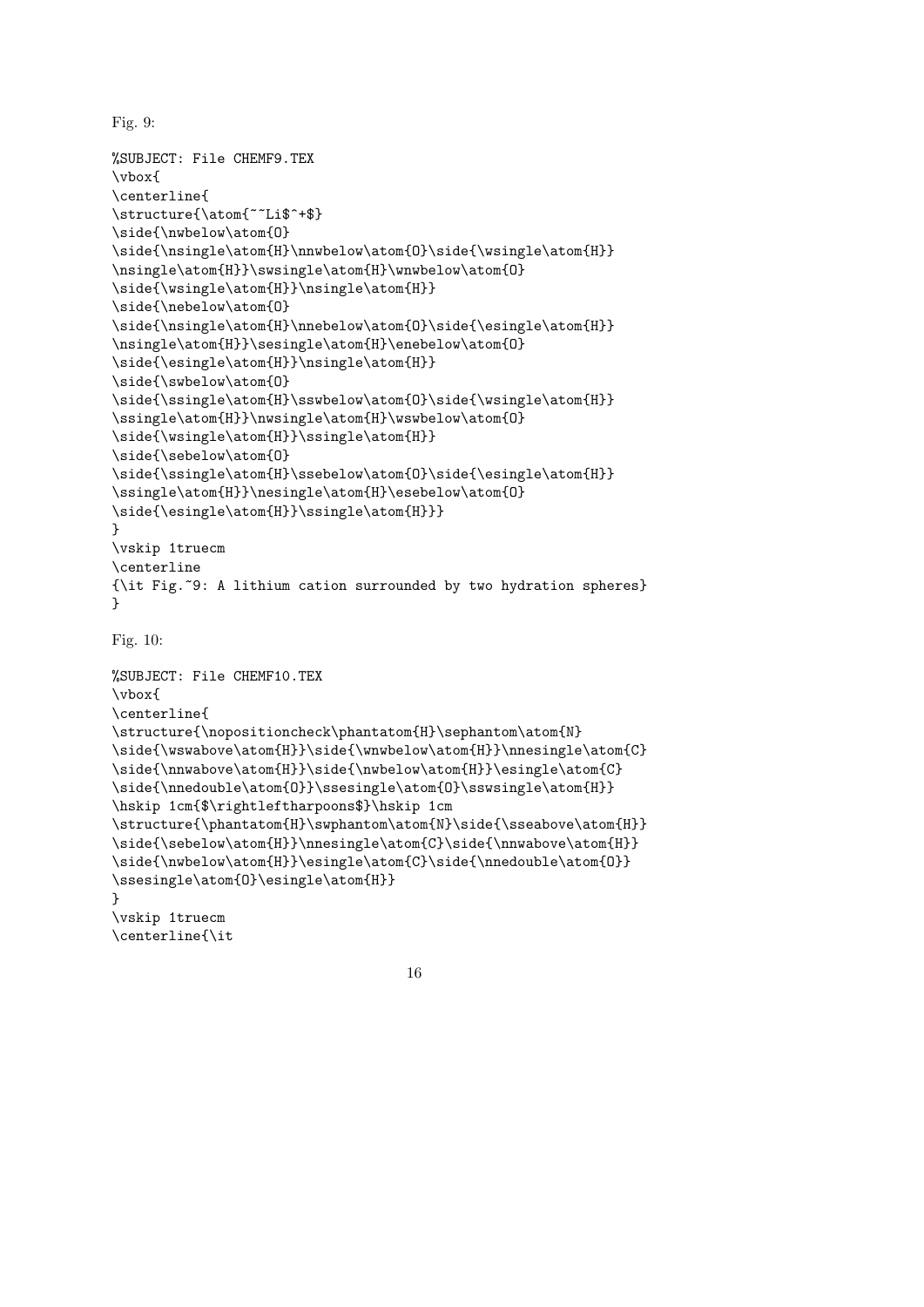Fig.~10: Two conformeres of neutral glycine in equilibrium} }

Fig. 11:

```
%SUBJECT: File CHEMF11.TEX
\newbox\monomera\setbox\monomera=
\structure{\nopositioncheck\esingle\atom{C}
\side{\nsingle\atom{C}\epin{H$_3$}}
\atom{H}\esingle\atom{CH$_2$}}
\newbox\monomerb\setbox\monomerb=
\structure{\nopositioncheck\esingle\atom{C}
\side{\ssingle\atom{C}\epin{H$_3$}}
\atom{H}\esingle\atom{CH$_2$}}
\newbox\monomere\setbox\monomere=
\structure{\nopositioncheck\esingle\atom{C}
\side{\nsingle\atom{C}\epin{H$_3$}}
\atom{H}\esingle\atom{CH$_2$}\esingle\phantatom{}}
\vbox{
\centerline{\copy\monomera\copy\monomera\copy\monomera\copy\monomera
\copy\monomera\copy\monomera\copy\monomere}
\vskip 1truecm
\centerline{\copy\monomera\copy\monomerb\copy\monomera\copy\monomerb
\copy\monomera\copy\monomerb\copy\monomere}
\vskip 1truecm
\centerline{\it Fig.~11: Isotactic and syndiotactic polypropylene}
}
```
Fig. 12:

```
%SUBJECT: File CHEMF12.TEX
\vbox{
\centerline{\structure{
\atom{C}\epin{H$_3$}\nnwsingle\atom{C}\wpin{H$_2$}
\nnesingle\atom{C}\epin{H$_2$}\nnwsingle\atom{C}\wpin{H$_2$}
\nnesingle\atom{C}\epin{H$_2$}\nnwsingle\atom{C}\wpin{H$_2$}
\nnesingle\atom{C}\epin{H$_2$}\nnwsingle\atom{C}\wpin{H$_2$}
\nnesingle\atom{C}\epin{H$_2$}\nnwsingle\atom{C}\wpin{H$_2$}
\nnesingle\atom{C}\epin{H$_2$}\nnwsingle\atom{C}\wpin{H$_2$}
\nnesingle\atom{C}\epin{H$_2$}\nnwsingle\atom{C}\wpin{H$_2$}
\nnesingle\atom{C}\epin{H$_2$}\nnwsingle\atom{C}\side{\wdouble\atom{O}}
\nnesingle\atom{O}\nesingle\atom{C}\epin{H$_2$}
\nnesingle\firstbicycloatom{C}\side{\wsingle\atom{H}}
\nnwsingle\atom{C}\wpin{H$_2$}\nnesingle\atom{O}
\side{\nsingle\atom{P}\side{\esingle\atom{O$^\ominus$}}
```